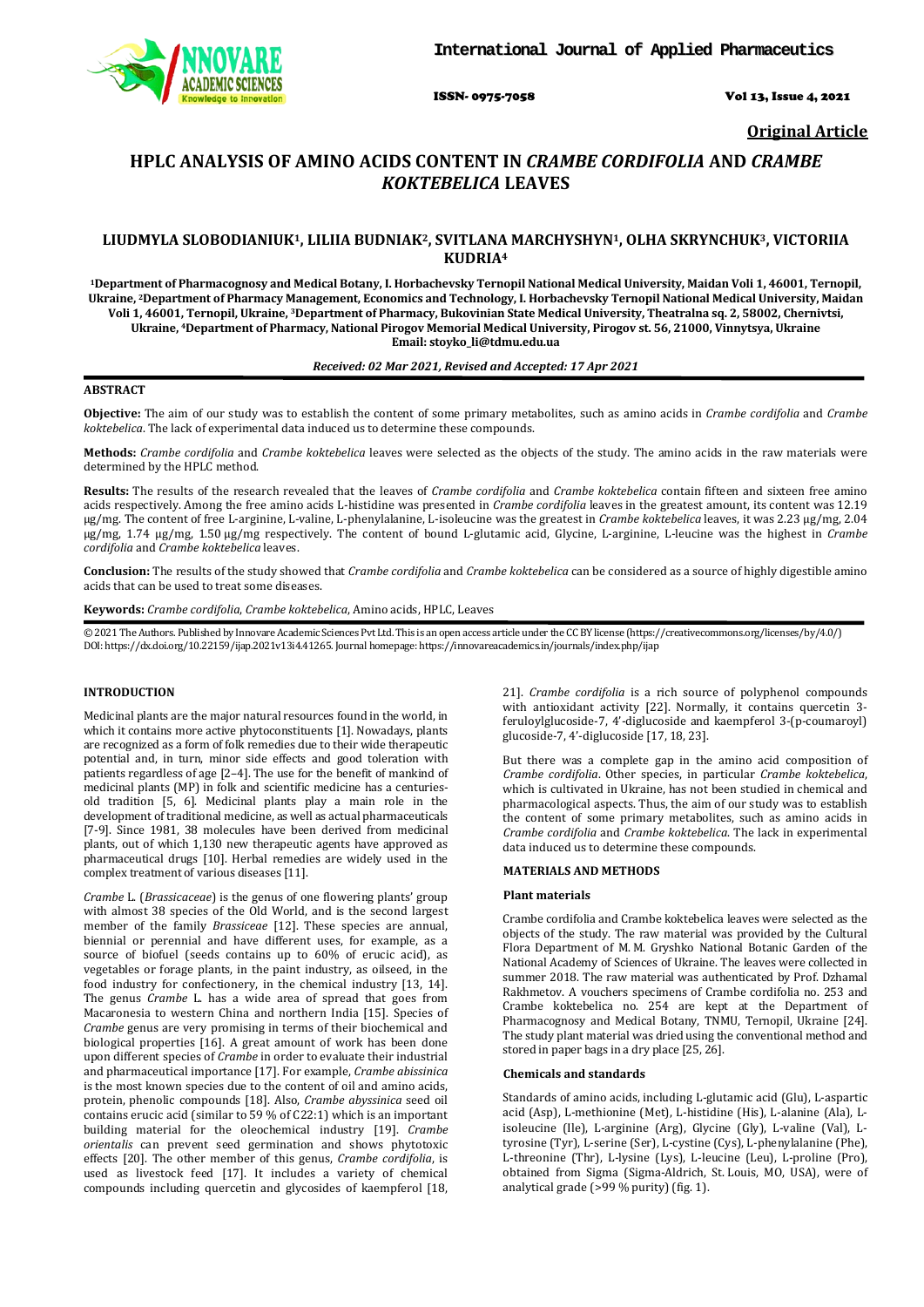

**Fig. 1: HPLC chromatogram of amino acids standards**

Derivatizing agent's o-phthalaldehyde (OPA) and 9-fluorenylmethyl chloroformate (FMOC) were purchased in Merck. Acetonitrile (ACN) and hydrochloric acid (HCl) were from Sigma-Aldrich Chemical Co. (St. Louis, MO, USA).

#### **HPLC determination of amino acids**

The amino acids composition of *Crambe cordifolia* and *Crambe koktebelica* leaves are determined by HPLC method with a precolumn derivatization FMOC ana OPA.

Reference solutions of free amino acids have been made with distilled water at 0.03 M concentrations of each (weighed with analytical accuracy), stored in the refrigerator and further diluted before use, in every second day.

HPLC analysis of аmino acids was conducted using Agilent 1200 (Agilent Technologies, USA). Samples were analyzed using a column length Zorbax AAA–150 mm, inner diameter–4.6 mm, the diameter of sorbent grain 3 µ (Hypersil ODS (prepared by BST, Budapest, Hungary)). Mobile phase A-40 mmol Na2HPO<sub>4</sub>, pH 7.8; mobile phase В–CH3CN: CH3OH: H2 O (45:45:10, v/v/v). Gradient separation regime with a constant mobile flow rate of 1.5 ml/min. The temperature of the thermostat column is 40 °C.

The pre-column derivatization was conducted with a help of automatic programmable regulations using OPA reagent and FMOC reagent. Identification of derivatized amino acids was done by a fluorescence detector [27-29]. For the extraction of free amino acids of powdered the raw material (to the 131 mg of *Crambe cordifolia*; to the 133 mg of *Crambe koktebelica*), put in a test flask, 0.1 mol/l water solution of hydrochloric acid was added. The extraction was

performed in the ultrasonic water bath at 50 °C for 3 h. Extraction of bound and free amino acids was performed by adding 2 ml of a water solution of 6 M hydrochloric acid to the powdered of the raw material (to the 132 mg of *Crambe cordifolia*; to the 134 mg of *Crambe koktebelica*). Hydrolysis was conducted for 24 h in a thermostat at 110 °C.

0.5 ml of centrifuged extract was vaporized on a rotary evaporator and then rinse three times with purified water to eliminate hydrochloric acid. The product received was resuspended in 0.5 ml water and filtered through membrane filters from restored cellulose with pores of 0.2 μm. Before recording the samples into the chromatographic column in the automatic software mode, fluorescence derivative amino acids were obtained.

Identification of amino acids was performed according to their holdup time (using standards as a reference) at 265 nm. The quantitative content of amino acids is calculated from the value of the peak area of the amino acids.

The number of amino acids in µg/mg was calculated according to the following equation:

$$
X = \frac{C \times V}{m},
$$

where:  $C$  – concentration, obtained from the chromatogram by calculating the reference solution and the test solution;

*V* – the volume of solvent for extraction:

 $m -$  is a mass of plant material [30, 31].

| Table 1: The amino acid composition content of <i>Crambe cordifolia</i> and <i>Crambe koktebelica</i> leaves |
|--------------------------------------------------------------------------------------------------------------|
|                                                                                                              |

| Amino acid name                | Amino acid content, $\mu$ g/mg x ± $\Delta$ x, n=3, P<0.05 |                  |                    |                 |
|--------------------------------|------------------------------------------------------------|------------------|--------------------|-----------------|
|                                | Crambe cordifolia                                          |                  | Crambe koktebelica |                 |
|                                | Free                                                       | Bound            | Free               | <b>Bound</b>    |
| L-aspartic acid (Asp)          | $0.99 \pm 0.03$                                            | $6.88 \pm 0.04$  | $1.32 \pm 0.02$    | $3.49 \pm 0.05$ |
| L-glutamic acid (Glu)          | $0.75 \pm 0.02$                                            | $14.93 \pm 0.13$ | $0.76 \pm 0.01$    | $7.86 \pm 0.08$ |
| L-serine (Ser)                 | $1.12 \pm 0.05$                                            | $7.14 \pm 0.04$  | $0.69 \pm 0.02$    | $3.20 \pm 0.03$ |
| L-histidine (His)*             | $12.19 \pm 0.08$                                           | $1.92 \pm 0.02$  | $1.25 \pm 0.04$    | $2.57 \pm 0.05$ |
| Glycine (Gly)                  | 0                                                          | $14.75 \pm 0.09$ | $0.35 \pm 0.01$    | $6.57 \pm 0.09$ |
| L-threonine (Thr)              | $0.83 \pm 0.02$                                            | $4.79 \pm 0.05$  | $1.06 \pm 0.01$    | $2.20 \pm 0.03$ |
| L-arginine (Arg) <sup>**</sup> | $0.89 \pm 0.03$                                            | $11.38 \pm 0.11$ | $2.23 \pm 0.03$    | $6.30 \pm 0.12$ |
| L-alanine (Ala)                | $2.16 \pm 0.04$                                            | $8.94 \pm 0.07$  | $1.15 \pm 0.02$    | $3.42 \pm 0.05$ |
| L-tyrosine (Tyr)               | $0.79 \pm 0.01$                                            | $3.89 \pm 0.06$  | $1.01 \pm 0.01$    | $2.04 \pm 0.02$ |
| L-valine (Val)*                | $1.28 \pm 0.05$                                            | $5.60 \pm 0.10$  | $2.04 \pm 0.04$    | $1.87 \pm 0.03$ |
| L-methionine (Met)*            | $0.08 \pm 0.01$                                            | $1.34 \pm 0.03$  | $0.14 \pm 0.01$    | $0.58 + 0.01$   |
| L-phenylalanine (Phe)*         | $1.08 \pm 0.02$                                            | $5.40 \pm 0.11$  | $1.74 \pm 0.03$    | $1.89 \pm 0.02$ |
| L-isoleucine (Ile)*            | $1.28 \pm 0.04$                                            | $4.88 \pm 0.08$  | $1.50 \pm 0.02$    | $2.16 \pm 0.04$ |
| L-leucine (Leu)*               | $1.13 \pm 0.03$                                            | $10.73 \pm 0.12$ | $0.96 \pm 0.01$    | $5.08 \pm 0.08$ |
| L-lysine (Lys) <sup>**</sup>   | $0.96 \pm 0.01$                                            | $3.93 \pm 0.09$  | $1.13 \pm 0.05$    | $2.63 \pm 0.02$ |
| L-proline (Pro)                | $1.51 \pm 0.02$                                            | $0.15 \pm 0.01$  | $1.30 \pm 0.03$    | $0.10 \pm 0.01$ |

Note: Values are mean±SEM (n=3), \*essential amino acid; ٭٭semi-essential amino acid.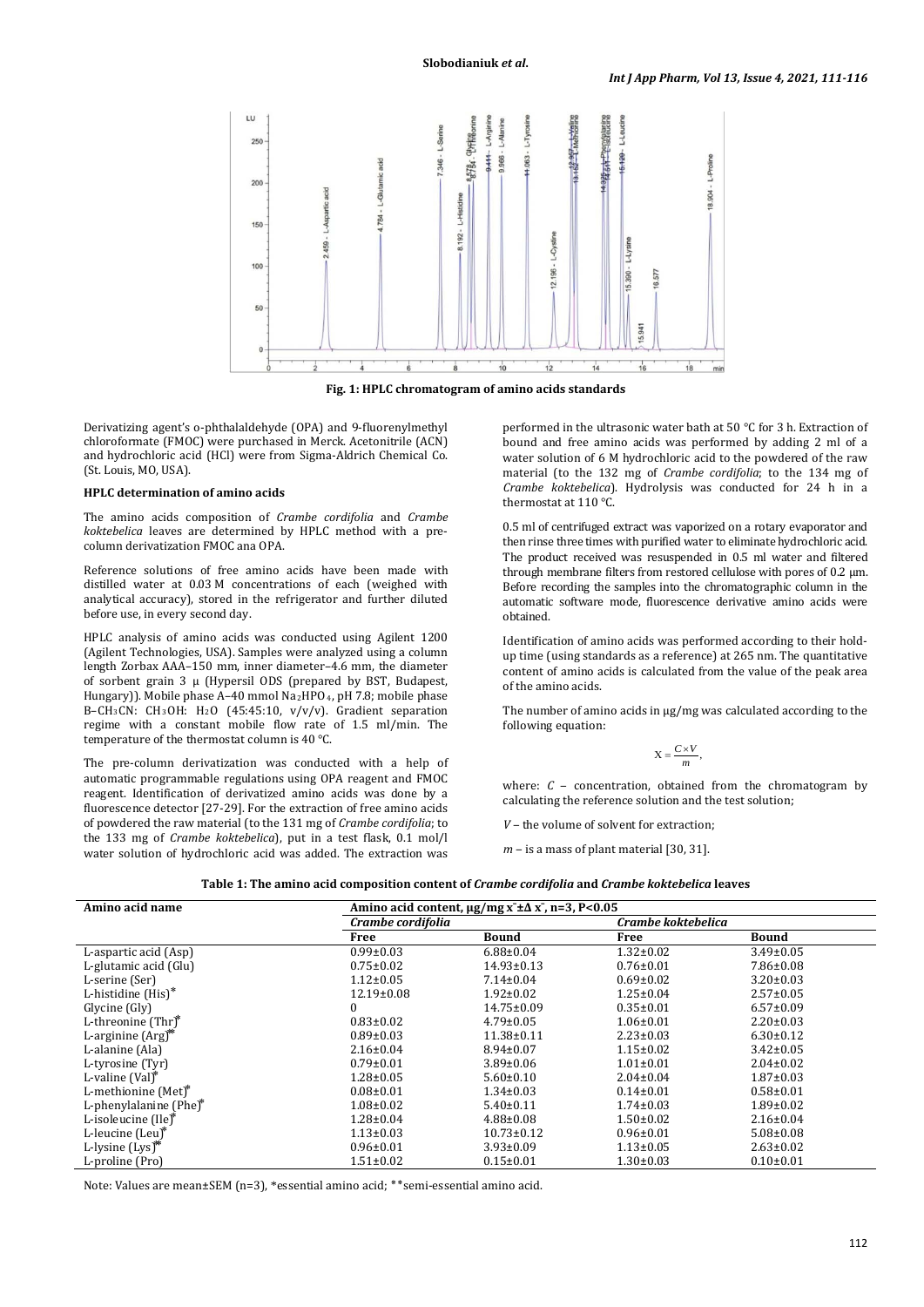#### **Statistical analysis**

All analyzes were performed three times. The results were expressed as mean values and standard deviation. Values were determined using Statistica v 10.0 (StatSoft Inc.) program. The level of significance was set at \*p<0.05 for all statistical analyses [32, 33].

#### **RESULTS AND DISCUSSION**

The amino acid composition of *Crambe cordifolia* and *Crambe koktebelica* leaves is in (table 1).

The HPLC method identified in *Crambe cordifolia* and *Crambe koktebelica* leaves fifteen and sixteen free amino acids respectively (fig. 2, 3).



**Fig. 2: HPLC chromatogram of** *Crambe cordifolia* **free amino acids**



**Fig. 3: HPLC chromatogram of** *Crambe koktebelica* **free amino acids**

L-histidine was presented in *Crambe cordifolia* leaves in the greatest amount among the free amino acids, its content was 12.19 µg/mg. The amino acid L-histidine plays a key role in the cultivation and development of plants [34]. Histidine is an essential amino acid needed in infant nutrition [35]. In addition, this amino acid is a histamine precursor and is effective as a component of solutions used to protect the myocardium and preserve organs [36]. This acid is also a precursor to hormones such as thyrotropin-releasing and metabolites that affect gastric secretion, neurotransmission, renal function, and the immune system [37]. Histidine supplements are effective in plasma lipids, insulin resistance, and inflammatory markers, they delay the development of atherosclerosis in metabolic syndrome and diabetes [38].

The quantitative content of other amino acids was much smaller. Glycine was not found. The content of free L-arginine, L-valine, L-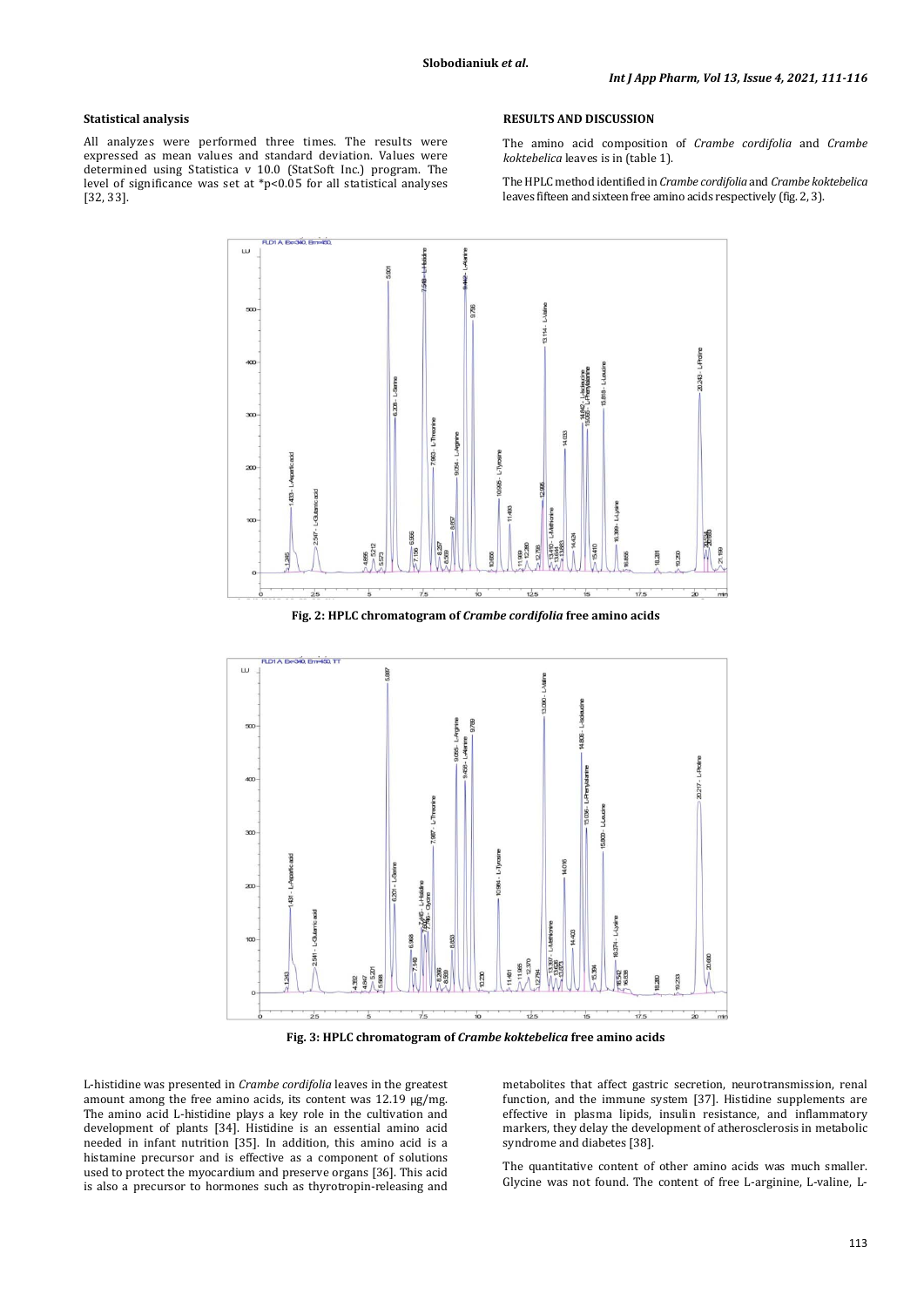phenylalanine, L-isoleucine was the highest in *Crambe koktebelica* leaves, which was 2.23µg/mg, 2.04 µg/mg, 1.74 µg/mg and 1.50 µg/mg respectively. L-valine maintains a branched-chain amino acid balance, while alanine is involved in hepatic autophagy, transamination, and gluconeogenesis [28].

L-arginine is a semi-essential amino acid that plays an important role in the cardiovascular system. It is the only substrate for the production of nitric oxide, from which L-arginine has an effect on the cardiovascular system [39]. It is of great importance as an intermediate in the synthesis of urea [40]. The amino acid L-arginine is used by the body in tissue recovery, protein synthesis, and immune cell function [41]. Also, it is extremely needed by young people [28].

L-phenylalanine is essential for humans and can be converted *in vivo* to tyrosine, which afterwards becomes converted into catecholamine neurotransmitters. Therefore, supplements with this amino acid have antidepressant action [35, 42]. L-phenylalanine is widely used in pharmaceutically active compounds, such as central nervous system neuropeptides, anti-inflammatory remedies, and HIV protease inhibitors [43]. In addition, it is used in food additives, nutraceuticals, aroma, and flavor enhancers, as a building material for medicines, dietary supplements, and ingredients in cosmetics. In particular, L-phenylalanine is used in the production of sweetener aspartame, which has a growing global demand [44].

The amino acid L-isoleucine is of interest as a dietary and nutritional supplement, as well as for enteral and parenteral protein nutrition. It affects the replenishment of the lack of proteins, amino acids, carbohydrates, has an antitoxic effect [45].

Sixteen bound amino acids were found in the raw material of studied species (fig. 4, 5). The quantitative content of all amino acids, except L-histidine, L-valine and L-proline, showed a tendency to increase significantly after hydrolysis.



**Fig. 4: HPLC chromatogram of** *Crambe cordifolia* **bound amino acids**



**Fig. 5: HPLC chromatogram of** *Crambe koktebelica* **bound amino acids**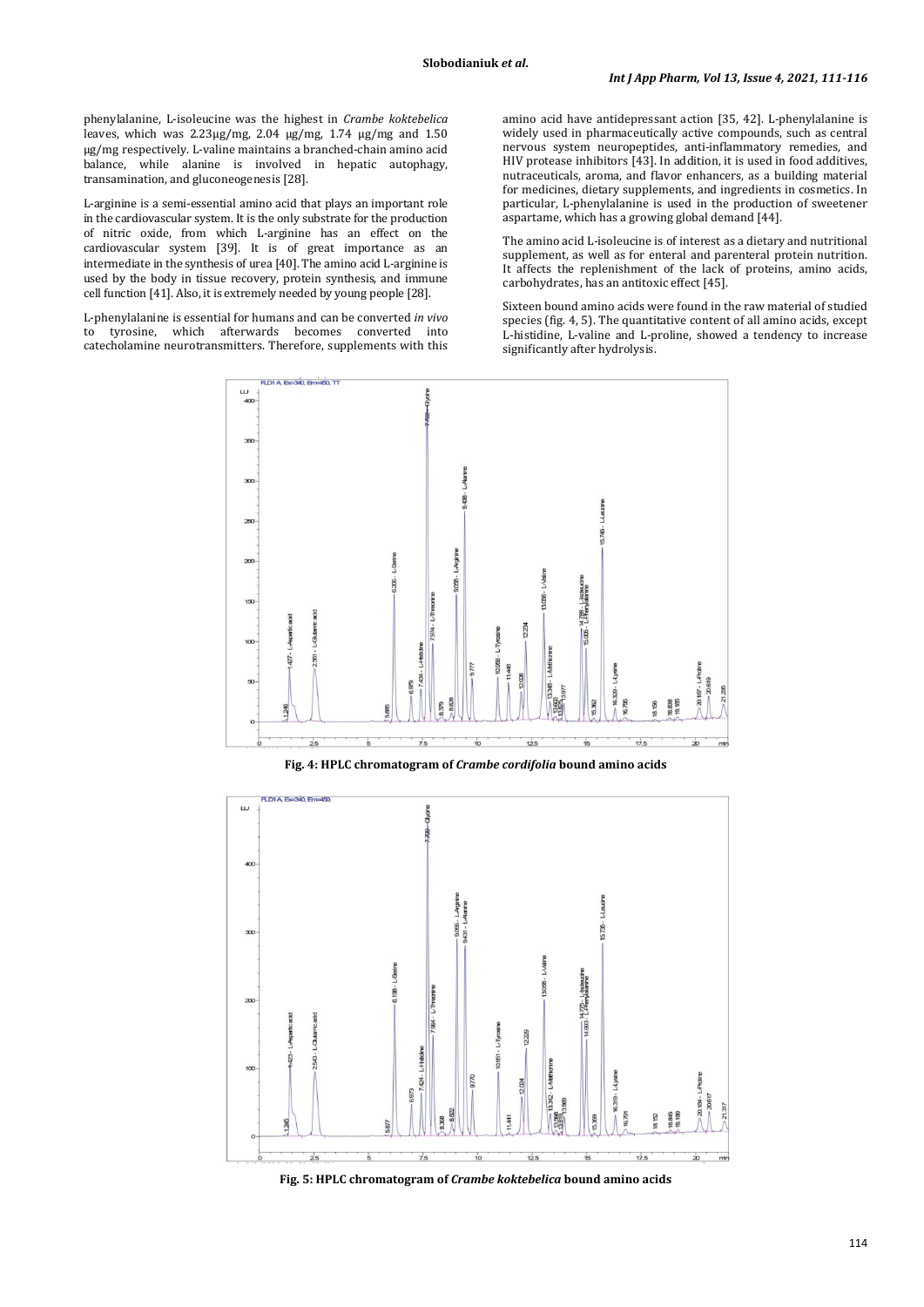The content of bound L-glutamic acid, Glycine, L-arginine, L-leucine in *Crambe cordifolia* and *Crambe koktebelica* leaves was the highest. Glutamic acid is a source of glucose and participates in a great amount of metabolic reactions. It holds the acidity, the normal blood glucose level and acts as a source of fuel for the intestinal epithelium. Glutamic acid conjugate is able to increase the effectiveness of antitumor drugs and reduce their toxicity to normal cells. Synthetic amides of L-glutamic acid are active against Ehrlich ascites carcinoma [31, 46]. Glycine is a component of glycocholic and bile acids. It is an essential substrate for the synthesis of several biologically important compounds and biomolecules, such as porphyrin, glucose, purine nucleotides, creatinine, and neurotransmitters. It is involved in detoxification reactions, protein synthesis of glutathione tripeptide. Glycine has an extensive spectrum of immunomodulatory, cytoprotective, and antiinflammatory properties [47]. L-leucine collaborates to energy metabolism, that is fatty acid oxidation, glucose uptake, mitochondrial biogenesis [48]. This amino acid has a significant signaling role in adipose tissue and skeletal muscle, breast epithelial cells, and placental cells [31]. Nevertheless, Glycine was detected only in a bound form in *Crambe cordifolia* leaves.

#### **CONCLUSION**

This experiment used external standards and high-performance liquid chromatography to determine the amount of amino acids in *Crambe cordifolia* and *Crambe koktebelica* leaves. High concentrations of L-glutamic acid, Glycine, L-arginine, L-leucine were predominant in both types of analyzed plants. Concrete metabolic processes in which these amino acids participate may be related to the medicinal properties of plants as per their use in traditional medicine and, thus can alleviate the understanding of their helpful properties.

The specific metabolic processes, in which these amino acids are involved, may be related to the medicinal properties of plants according to their use in traditional medicine. Therefore, they may facilitate the understanding of their beneficial properties.

Thus, *Crambe cordifolia* and *Crambe koktebelica* can be considered as a source of highly digestible amino acids that can be used to treat some diseases.

#### **FUNDING**

Nil

#### **AUTHOR CONTRIBUTIONS**

All the authors have contributed equally.

# **CONFLICTS OF INTERESTS**

The authors declare no conflict of interest.

#### **REFERENCES**

- 1. Valarmathi R, Natarajan D. Gas chromatography and mass spectrometry analysis of bioactive compounds of *Dryopteris hirtipes* (Blumze) *kuntze*. Asian J Pharm Clin Res 2020;13:119-22.
- 2. Stoiko L, Kurylo K. Development of optimal technology of alcohol extract *Centaurium erythraea* rafn. Herb. Arch Balk Med Union 2018;53:523-8.
- 3. Darzuli N, Budniak L, Hroshovyi T. Selected excipients in oral solid dosage form with dry extract of *Pyrola rotundifolia* L. IJAP 2019;11:210-6.
- 4. Huzio N, Grytsyk A, Slobodianiuk L. Determination of carbohydrates in *Agrimonia eupatoria* L. herb. Sci Rise: Pharm Sci 2020;28:35-40.
- 5. Slobodianiuk L, Budniak L, Marchyshyn S, Basaraba R. Investigation of the hepatoprotective effect of the common cat's foot herb dry extract. Pharmacologyonline 2020;3:310-8.
- 6. Saeedi R, Sultana A, Rahman K. Medicinal properties of different parts of *Acacia nilotica* linn (*Babul*), its phytoconstituents and diverse pharmacological activities. Int J Pharm Pharm Sci 2020;12:8-14.
- 7. Ahmed N, Mahmood A, Tahir SS, Bano A, Malik RN, Hassan S, *et al.* Ethnomedicinal knowledge and relative importance of

indigenous medicinal plants of Cholistan desert, Punjab Province, Pakistan. J Ethnopharmacol 2014;155:1263-75.

- 8. Sevastre B, Sarpataki O, Stan RL, Taulescu M, Sevastre Berghian AC, Olah NK, *et al.* Anticancer activity of *Euonymus europaeus* fruits extract on human melanoma cells. Farmacia 2017;65:56-62.
- 9. Haidan Y, Qianqian M, Li Y, Guangchun P. The traditional medicine and modern medicine from natural products. Molecules 2016;21:559.
- 10. Kokila NR, Mahesh B, Mruthunjaya K. Exploration of bioactive components of *Thunbergia coccinea*, its pharmacognostic, antioxidant, GCMS and antihyperglycemic studies. Int J Pharm Pharm Sci 2020;12:45-54.
- 11. Kurylo K, Budniak L, Volska A, Zablotskyy B, Klishch I. Influence of phytocompositions on dynamics of changes in basal glycemia and glycemia in oral glucose tolerance test in rats with streptozotocin-nicotinamide-induced diabetes mellitus type 2. Georgian Med News 2020;300:112–6.
- 12. Francisco Ortega J, Fuertes Aguilar J, Gomez Campo C, Santos Guerra A, Jansen RK. Internal transcribed spacer sequence phylogeny of *Crambe* L. (*Brassicaceae*): molecular data reveal two old world disjunctions. Mol Phylogenet Evol 1999;11:361-80.
- 13. Prakhova TYa. New unconventional oilseed-abyssinian *Crambe*. J Bull ASAU 2013;8:8-10.
- 14. Pushkarova NO, Kalista MS, Kharkhota MA, Rakhmetov DB, Kuchuk MV. Biotechnological approaches for conservation of the endangered species *Crambe koktebelica* (Junge) N. Busch and effect of aseptic *in vitro* cultivation on its biochemical properties. Biotechnol Acta 2016;9:19-27.
- 15. Prina A. Taxonomic review of the genus "*Crambe*" sect. "*Crambe*" (*Brassicaceae*, *Brassiceae*). Ann Jard Bot Mad 2009;66:7-24.
- 16. Kalista MS. Underutilized medicinal species of *Crambe* L. of the flora of Ukraine. Agrobiodiversity for improving nutrition, health and life quality; 2017;1:216-20.
- 17. Bukhari SM, Simic N, Siddiqui HL, Ahmad VU. Determination of antioxidant activity of *Crambe cordifolia*. World Appl Sci J 2013;22:1561-5.
- 18. Lovatto NM, Goulart FR, Loureiro BB, Speroni CS, Bender ABB, Giacomini SJ, *et al. Crambe* (*Crambe abyssinica*) and sunflower (*Helianthus annuus*) protein concentrates: production methods and nutritional properties for use in fish feed. An Acad Bras Cienc 2017;89:2495-504.
- 19. Zorn K, Oroz Guinea I, Bornscheuer UT. Strategies for enriching erucic acid from *Crambe abyssinica* oil by improved *Candida antarctica* lipase a variants. Process Biochem 2019;79:65-73.
- 20. Razavi SM, Nejad Ebrahimi S. Chemical composition, allelopatic and cytotoxic effects of essential oils of flowering tops and leaves of *Crambe orientalis* L. from Iran.Nat Prod Res 2009;23:1492-8.
- 21. Aguinagalde I, Del Pero Martinez M. The occurrence of acylated flavonol glycosides in the cruciferae. Phytochemistry 1980;21:2875-8.
- 22. Rashid MA, Akhtar MN, Ashraf A, Nazir S, Ijaz A, Noradila AO, *et al.* Chemical composition and antioxidant, antimicrobial and haemolytic activities of *Crambe cordifolia* roots. Farmacia 2018;66:165-71.
- 23. Marchyshyn S, Slobodianiuk L, Budniak L, Skrynchuk O. Analysis of carboxylic acids of *Crambe cordifolia* steven. Pharmacia 2021;68:15-21.
- 24. Husak L, Dakhym I, Marchyshyn S, Nakonechna S. Determination of sugars and fructans content in *Stachys sieboldii*. IJGP 2018;12:70-4.
- 25. Budniak L, Slobodianiuk L, Marchyshyn S, Klepach P, Honcharuk Ya. Determination of carbohydrates content in *Gentiana cruciata* L. by GC/MS method. IJAP 2021;13:124-8.
- 26. Marchyshyn S, Budniak L, Slobodianiuk L, Ivasiuk I. Determination of carbohydrates and fructans content in *Cyperus esculentus* L. Pharmacia 2021;68:211-6.
- 27. Vons B, Tryhubchak O, Grochovuy T, Chubka M, Bihunyak V. Research of powders of the cryolyophilized xenoderm of porcine skin. IJGP 2018;12:657-64.
- 28. Slobodianiuk L, Budniak L, Marchyshyn S, Basaraba R. Determination of amino acids and sugars content in *Antennaria dioica* gaertn. IJAP 2019;11:39-43.
- 29. Hanczko R, Jambor A, Perl A, Molnar Perl I. Advances in the ophthalaldehyde derivatizations: comeback to the o-